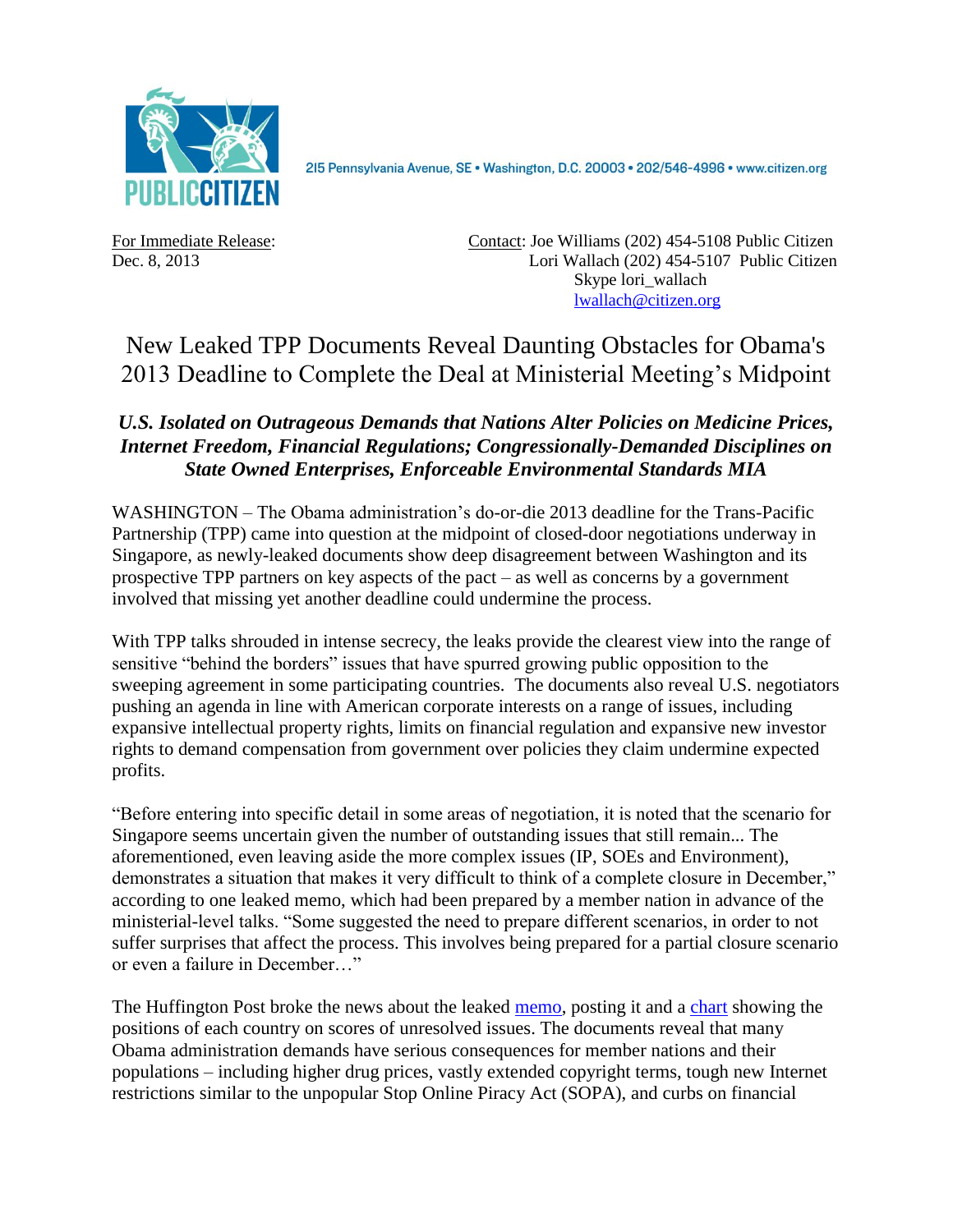regulation that face widespread rejection from other TPP countries as well as stiff opposition in the U.S. Congress.

"This leak guts the sense of inevitability about TPP that the negotiators have been so relentlessly building both because it shows, thankfully, how far from agreement the countries are and it puts people in all of the involved countries on notice about just how dangerous this deal would be for them," said Lori Wallach, Director. "Having these documents released also puts the kibosh on the usual triumphant announcements that follow each of these high-level TPP meetings regardless of what actually happened in the talks."

The leaked documents reveal that, going in to the Singapore talks, there were 119 contested issues in the TTP draft Intellectual Property chapter. The United States has been largely isolated in pushing an agenda favorable to large pharmaceutical firms, including extended patents, data exclusivity and other monopoly powers that would hike medicine prices.

The memo and chart reveal that the U.S. promotion of Hollywood and recording industryinspired proposals that would greatly extend copyright durations, limit innovation and access to educational materials and force Internet providers to act as "copyright police" also remains widely opposed.

Financial services issues raised in TPP talks are "paralyzed," according to the memo. U.S. officials haven't budged on what other partners consider outrageous demands – including requirements that TPP member nations agree to a ban on countries' use of various commonsense, macro-prudential measures, including capital controls that the IMF now endorses to avoid floods of speculative capital that cause financial crises.

The leak reveals that lead TPP negotiators meeting in Salt Lake City just before Thanksgiving missed a key milestone in market access negotiations. Japan continued to insist that certain agricultural commodities be excluded from TPP's rules zeroing out tariffs. U.S. refusal to make offers on sensitive market access issues also raised ire from other countries, according to the memo.

Japan recently reiterated its position when U.S. Vice President Joe Biden visited Tokyo last week: ["The minister in charge of the Trans-Pacific Partnership free trade negotiations said](http://www.japantimes.co.jp/news/2013/12/01/business/japan-cant-make-further-concessions-to-u-s-in-tpp-talks-minister/?utm_source=rss&utm_medium=rss&utm_campaign=japan-cant-make-further-concessions-to-u-s-in-tpp-talks-minister)  [Sunday that Tokyo can make no more concessions to Washington on sensitive issues after a](http://www.japantimes.co.jp/news/2013/12/01/business/japan-cant-make-further-concessions-to-u-s-in-tpp-talks-minister/?utm_source=rss&utm_medium=rss&utm_campaign=japan-cant-make-further-concessions-to-u-s-in-tpp-talks-minister)  [Japan-U.S. meeting ended without progress."](http://www.japantimes.co.jp/news/2013/12/01/business/japan-cant-make-further-concessions-to-u-s-in-tpp-talks-minister/?utm_source=rss&utm_medium=rss&utm_campaign=japan-cant-make-further-concessions-to-u-s-in-tpp-talks-minister) Japan's parliament has listed five "sacred" commodities it says must be excluded from TTP rules zeroing out tariffs: rice, beef and pork, wheat and barley, sugar and dairy.

The United States and Japan were isolated, according to the leaked memo, in pushing to extend the controversial investor-state dispute settlement system, which empowers private firms to skirt member nations' laws and courts and instead present grievances in a private tribunal, demanding compensation from governments for policies they claim undermine investor rights.

Both the environmental chapter and a text on state-owned enterprises (SOEs) appeared to be in shambles at the Singapore talks began. The Obama administration faces considerable political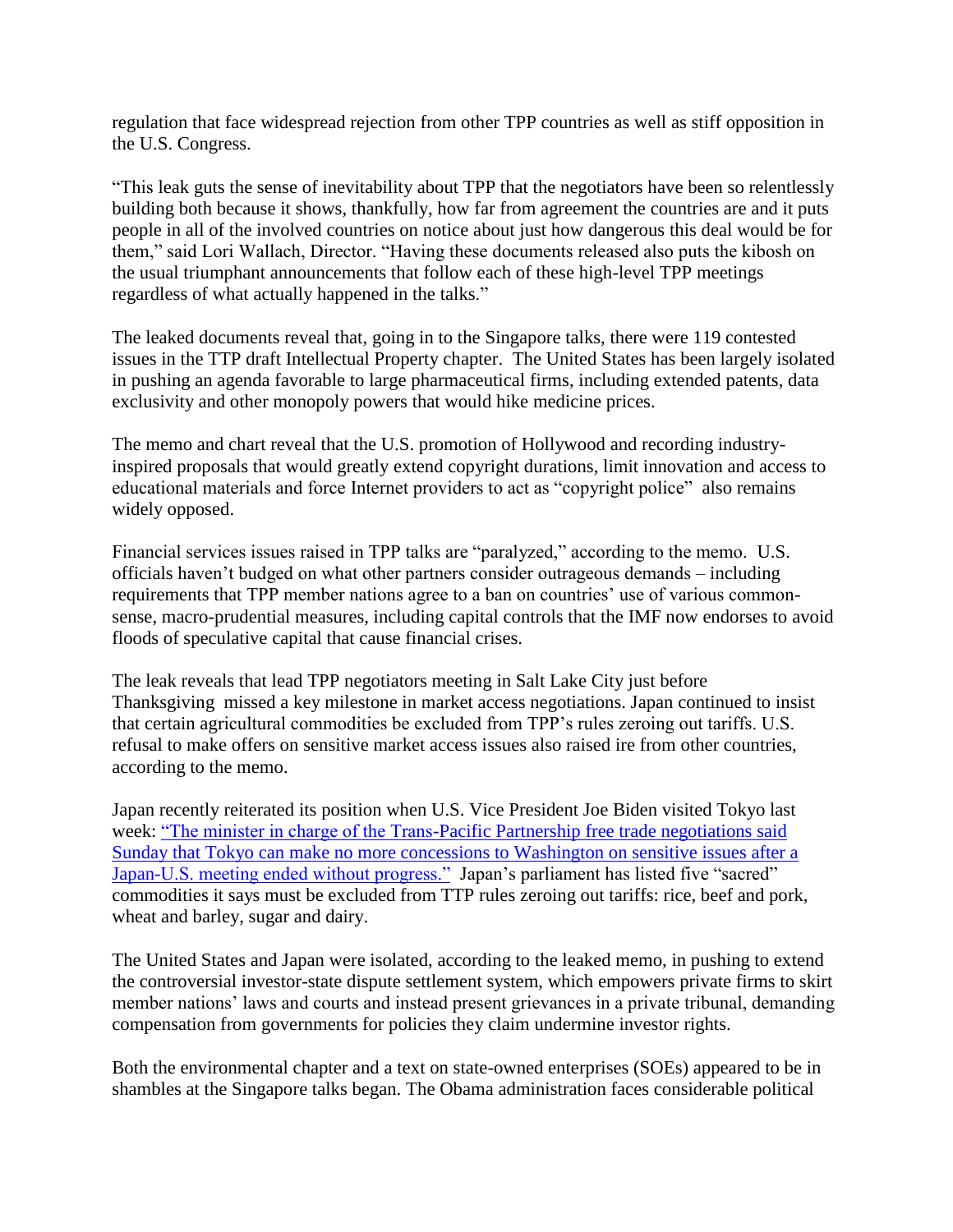peril on these issues. Democrats and Republicans alike have insisted that TPP include enforceable rules ensuring state owned firms competing in the private sector do not obtain any support from governments.

With respect to environmental standards, Congress forced Obama's Republican predecessor, President George W. Bush, to insert labor and environmental standards into his Free Trade Agreements -- standards enforceable through the same trade sanctions as the pacts' commercial provisions. If the Obama administration rolls back those policies, it will lose almost all Democratic congressional support for TPP. It is unclear if U.S. officials have even raised the currency discipline provisions that 60 Senators and 230 House members have demanded.

In another chapter relating to medicine pricing, the United States has reintroduced an Annex that it drafted in 2011 that all other TPP countries had rejected. Cynically dubbed the "Annex on Transparency and Procedural Fairness for Healthcare Technologies" it would allow drug firms to challenge TPP nations' medicine formulary reimbursement and pricing decisions. The target: the national health care systems of New Zealand, Australia and other TPP nations, which have used formulary lists to greatly reduce healthcare costs. Grassroots and legislator opposition to these terms in those nations is virulent, which may explain why U.S. reintroduction of the proposal has generated ire. U.S. state officials and Democratic congressional supporters of Obamacare also oppose those terms, which could undermine use of formularies to reduce U.S. healthcare costs.

Among the controversies revealed by the memo, which was written after the November 16-24 Salt Lake City round of TPP talks:

**Medicine Patents**: "As a general consideration, the meeting served to confirm the large differences that continue in most areas of the chapter, which introduces serious doubts as to what will happen in Singapore... Similar to what happened in SOEs, implicitly, it is admitted that it will not be possible to conclude this issue in Singapore... The Chair aims to reduce the number of the 119 outstanding issues."

**Financial Services**: "Inadequate progress. The positions are still paralysed. United States shows zero flexibility…"

**Environment**: "Meeting was interrupted because we could not get past the second issue [on] the definition of environmental law...."

**State-Owned Enterprises (SOEs)**: "…the CNs [chief negotiators] recognised that the Ministers will not be in a position to agree to the text entirely in Singapore, so we decided that the Group make a list of questions (no more than four) that in a binary way, pose decisions arising around the central issues of the text: sub-national level, disciplines on subsidies or competitive advantages; treatment of exceptions or restricting the scope of application. The idea is that Ministers answer these questions and on that basis the Group works - in Singapore – to reflect those answers in the text. … this is a huge task, considering the level of immaturity of the negotiations of the text...The common factor in other conversations (MX, SG, PE) is the shared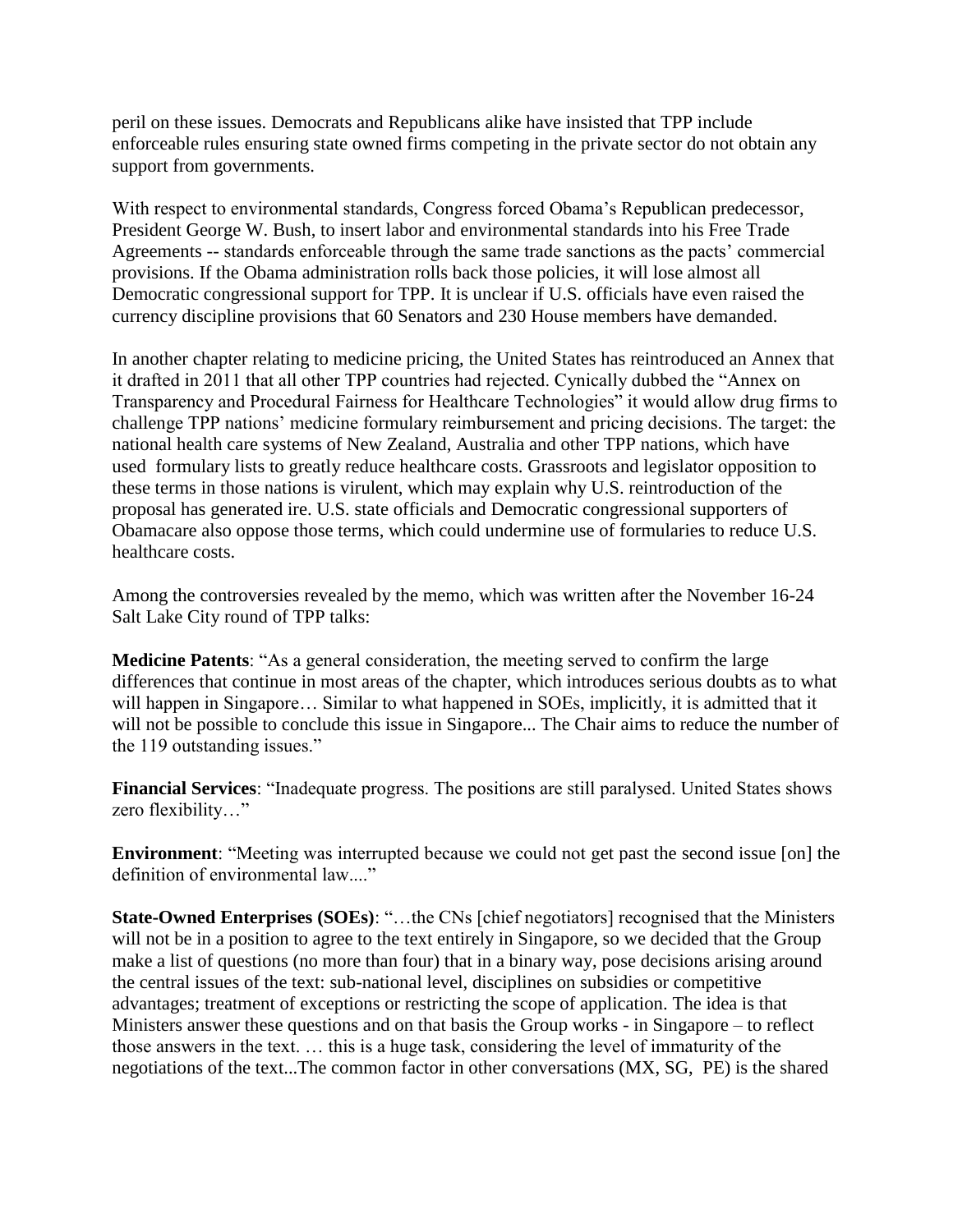idea that this is very far from closed, and there is little room to make progress on a possible meeting in Singapore…"

**Investor State Dispute Settlement (ISDS)**: "…The most important issue for the majority of members… is the proposal by the U.S. to apply ISDS to Investment Agreements and Investment Authorisations. The United States, as in previous rounds, has shown no flexibility on its proposal, being one of the most significant barriers to closing the chapter, since under the concept of Investment Agreement nearly all significant contracts that that can be made between a State and a foreign investor are included. …It covers important concessions including mining, administrative or special operating contracts for hydrocarbon exploration, public works concessions (roads, highways, bridges, infrastructure, etc.) and it would override the choice of forum provisions in these contracts… …Only the U.S. and Japan support the proposal.

…Another of the most contested topics was the scope of the application of Investor- State dispute settlement (ISDS). This issue is far from being agreed, given that there are fundamental differences among the members…"

**"Transparency" Annex on Medicines**: "…Some bad news was that the United States revived the Transparency Annex on Medicines… Some countries expressed annoyance for the way that they resubmitted a text that had been strongly rejected in the past…. The U.S. reiterated that it does not apply to all countries and was asked to put a footnote that says that. That's where it was left…"

**Market Access in Goods**: "… The panorama with Japan in particular looks very difficult. There should be a high-level instruction to confirm the understanding of the  $-$  no exclusions  $-$ so that JP (and several other countries) will move… On tariff negotiation, Milestone 4 is not fulfilled, because the U.S. prefers to leave it for Singapore where it can know what is the overall package that it would be closing. NZ, CA, CL, AU and PE indicated frustration with the aforementioned and with the continued lack of transparency… CL said it is necessary to have more transparency before Singapore, it is not adequate to learn of the status of offers in Singapore. United States outlined that the use of quotas would be the way to address certain sensitivities of some countries. That would be the way to grant access to Australia in sugar. The CNs gave instructions to intensify bilateral meetings and in those meetings countries to provide more information on the process of their offers. However, there is not much expectation that the situation on this point will improve……As for the text, while some provisions were closed, issues on agriculture which the U.S. rejects remain pending"

**Rules of Origin**: "Very little progress in Sections A and B. Vietnam and Mexico with very little movement in areas of concern to them…." **Specific Rules of Origin: "…**Much work remains and it is unclear whether we will be able to finish within the set timeframe, especially when you consider that what is left is the most sensitive…"

**Textiles**: "…There was a major crisis after Mexico reported that it was leaving the Short Supply List because their interests have not been addressed by other countries, particularly Vietnam. This implies that Mexico applies the strictest general rule (Yarn Forward) and does not accept cumulation for the 187 products included in the list. Peru reacted strongly because it causes